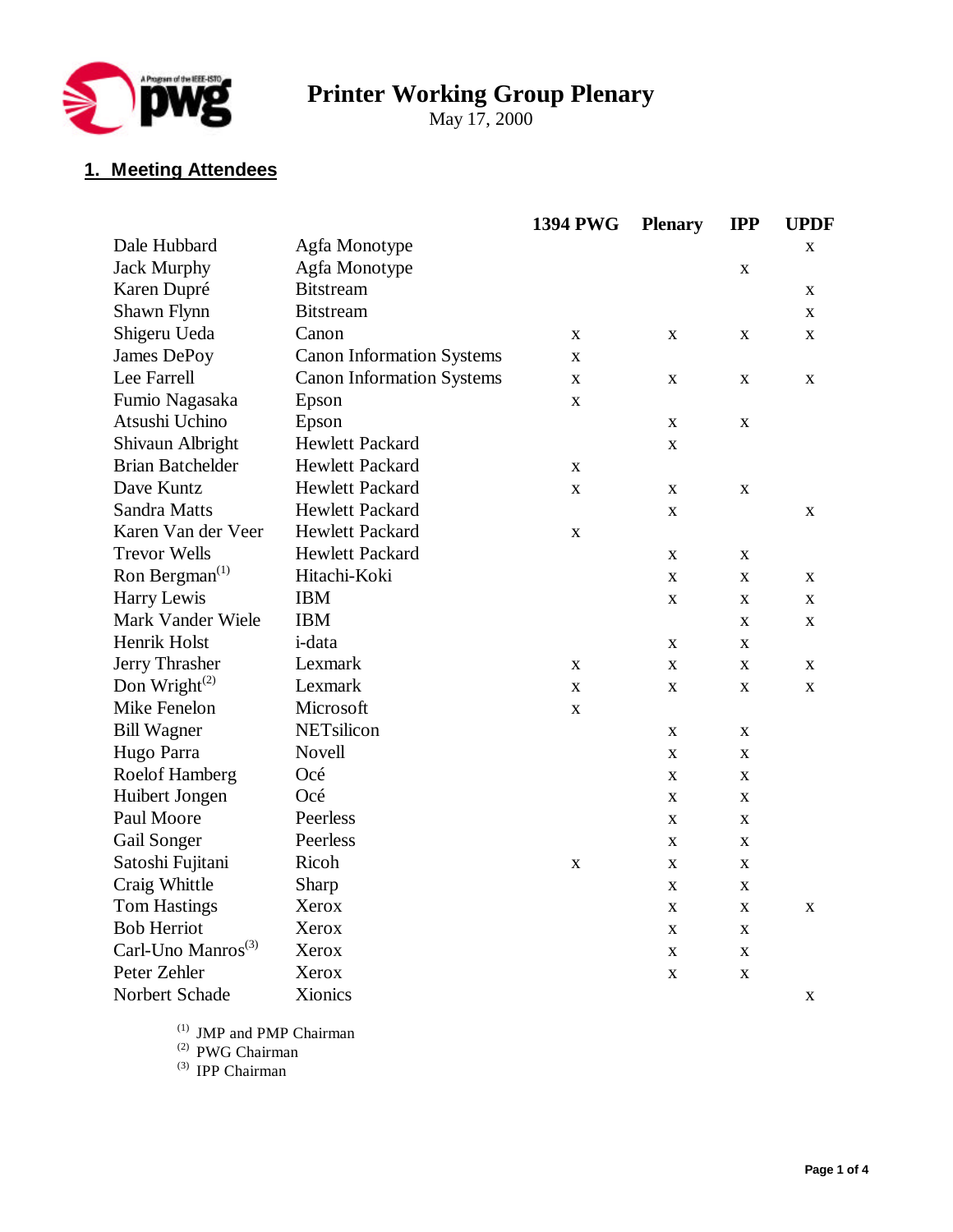#### **2. Administrivia**

Don Wright opened the meeting and provided the details for the next PWG meeting:

- July 10-14
- Hyatt Fisherman's Wharf, San Francisco
- 555 North Point Street
- Phone: (415) 563-1234
- Rate: \$185
- Register at www.fapo.com/ieee1284.htm

Don also referenced the 2000 schedule for future PWG meetings:

- Sep 11-15 Chicago
- Oct 23-27 Boston
- Dec 4-8 San Diego

# **3. Future Schedule**

Don said that he will be issuing a draft schedule for next year's PWG meetings before the July meeting. He requested that people submit any dates that he should avoid. Specifically, he requested information on other conferences to avoid and "Golden Week" in Japan.

# **4. Status Reports**

Each of the Project Chairs (or appointed spokesperson) provided a brief status of the individual projects.

# **4.1 Internet Printing Protocol (IPP) Project**

Carl-Uno Manros reported that not a lot has occurred since the previous meeting in Tokyo. He has not received any noticeable activity from the IESG on the IPP/1.1 documents. He hopes to have the Notification documents completed soon— so that they can be included in the Bake-off planned for October.

Carl-Uno also said that it is his goal to complete everything currently under review and development by the end of the year.

# **4.2 Printer MIB Project (PMP)**

Ron Bergman reported that the Host Resources MIB has now been completed. This will allow the Printer MIB to move forward on standards track progression. Ron hopes that a Printer MIB should be submitted to the IESG in a couple of weeks. There is no estimate about how long it will take to go through the IESG review process.

# **4.3 Job MIB Project (JMP)**

This work is completed. Tom Hastings asked about a possible "bake-off" for the Job MIB. However, it was generally felt that there would be no perceived benefit in having one.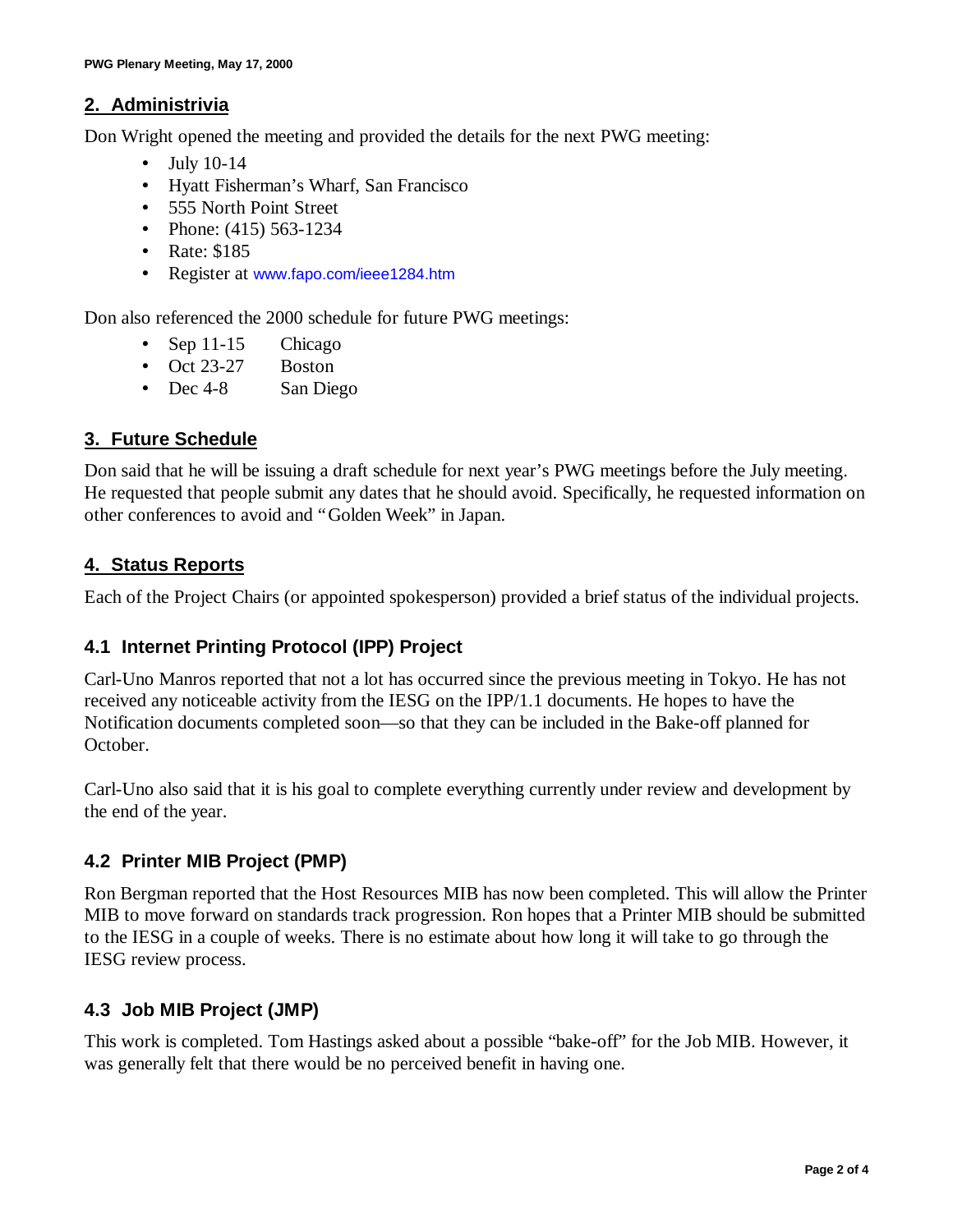#### **4.4 Finisher (FIN) MIB Project**

Ron Bergman said that a new draft of the Finisher MIB has been issued— because the previous draft had expired. There were only a few editorial changes.

#### **4.5 Universal Printer Description File Format (UPDF) Project**

Sandra Matts reported that there has been no progress since the previous meeting in Tokyo. She also announced that this is her last meeting as Chair of the UPDF group. She explained that two years have been enough— and that the responsibility of Chair is taking up too much of her time to allow her to do her work at HP.

She also alluded to the possibility of the group disbanding unless someone else volunteers to lead the effort.

#### **4.6 1394 PWG**

The IEEE has now forwarded the Invitation to Ballot form to Greg LeClair. The Ballot Body for the 1394.3 specification will be created soon.

The meeting on Monday primarily focused on discussions of possible future work topics. The group agreed to focus on two items:

- Solving "the multi-instance Initiator problem"
- 1394.3 Printing Profiles

However, the group also agreed that it would not be reasonable to hold another meeting until a draft proposal document on either of the two items was generated for review. If no proposal is published before the end of May, they will not meet in July.

# **5. ISTO-IEEE**

Cindy Tiritilli from the ISTO provided some membership and financial information. There are currently 21 charter and 7 additional members. Most recent additions include Océ and Bitstream. \$25,000 in membership fees have been collected.

Cindy reported that a choice between two hotels is currently being considered for the September meeting in Chicago. Details will be announced when the negotiations are finalized.

Carl-Uno Manros suggested that the group should use some of the membership funds to buy a projector. It would be much cheaper than renting one. It was noted that in the past the group has relied on volunteers to bring a projector, rather than renting one. Carl-Uno's suggestion raises the problem of logistics with regard to getting the device to and from the meetings. No one at the meeting volunteered to bear the responsibility of lugging it around for all of the meetings. When the suggestion of using Fed-Ex was made, there was a question about how long the device would last if it were shipped to/from the meetings. No final decision was made, but the group seemed to think the idea deserves further consideration.